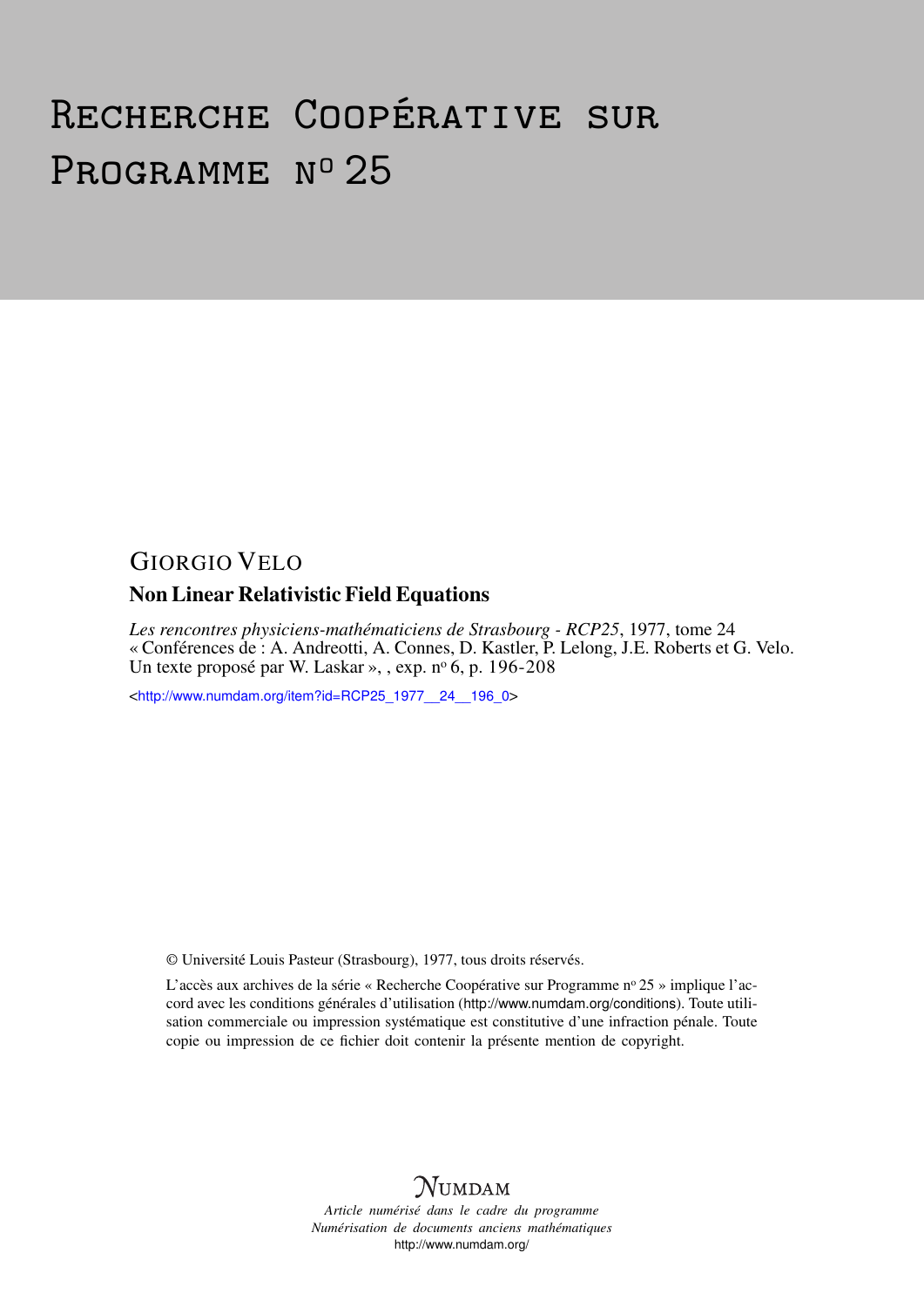# Giorgio VELO

#### 0. INTRODUCTION

In this talk I will be concerned with the existence and uniqueness of the solutions of the Cauchyproblem for a partial differential equation (or system of partial differential equations) of the type

$$
\Box \varphi(t,x) \div F(\xi,x,\varphi(t,x)) = O \qquad (0.1)
$$

and with some properties of its solutions which might be relevant from the physical point of view. The ideas I will expose have been developed in colla boration with C. Parenti and F. Strocchi<sup>(1)(2)</sup>(5)<sup>(4)(3)</sup>, and find their main motivations in theoretical physics. In fact in the last three-four years theo rists of high energy physics have become more and more interested in quantum thecries constructed around simple, stable (genuinely non-linear) solutions of some classical, relativistic field equations. Examples of such equations and of their solutions are given by the two following one space-one time la grangian theories.

$$
d^2 = \frac{1}{2} \left( \partial_\mu \dot{\phi} \right) \left( \partial_\phi \dot{\phi} \right) - \frac{1}{2} \left( \dot{\phi}^2 + \dot{\phi} \right)^2. \tag{0.2}
$$

 $T_{\rm eff}$  is the lagrange equation is the lagrange equation is the lagrange equation is the lagrange equation is the lagrange of  $T_{\rm eff}$ 

$$
\Box \phi + 2 \left( \phi^2 - 1 \right) \phi = 0 \tag{0.3}
$$

and a relevant solution of the type mentioned above is the following static one

$$
\varphi = -\mathfrak{f}_{\mathfrak{F}}^{\perp} \mathfrak{f}_{\mathfrak{F}} \quad . \tag{0-4}
$$

\*) Istituto di Fisica dell'Università di Bolegna and TMFN, Sezione di Bologna.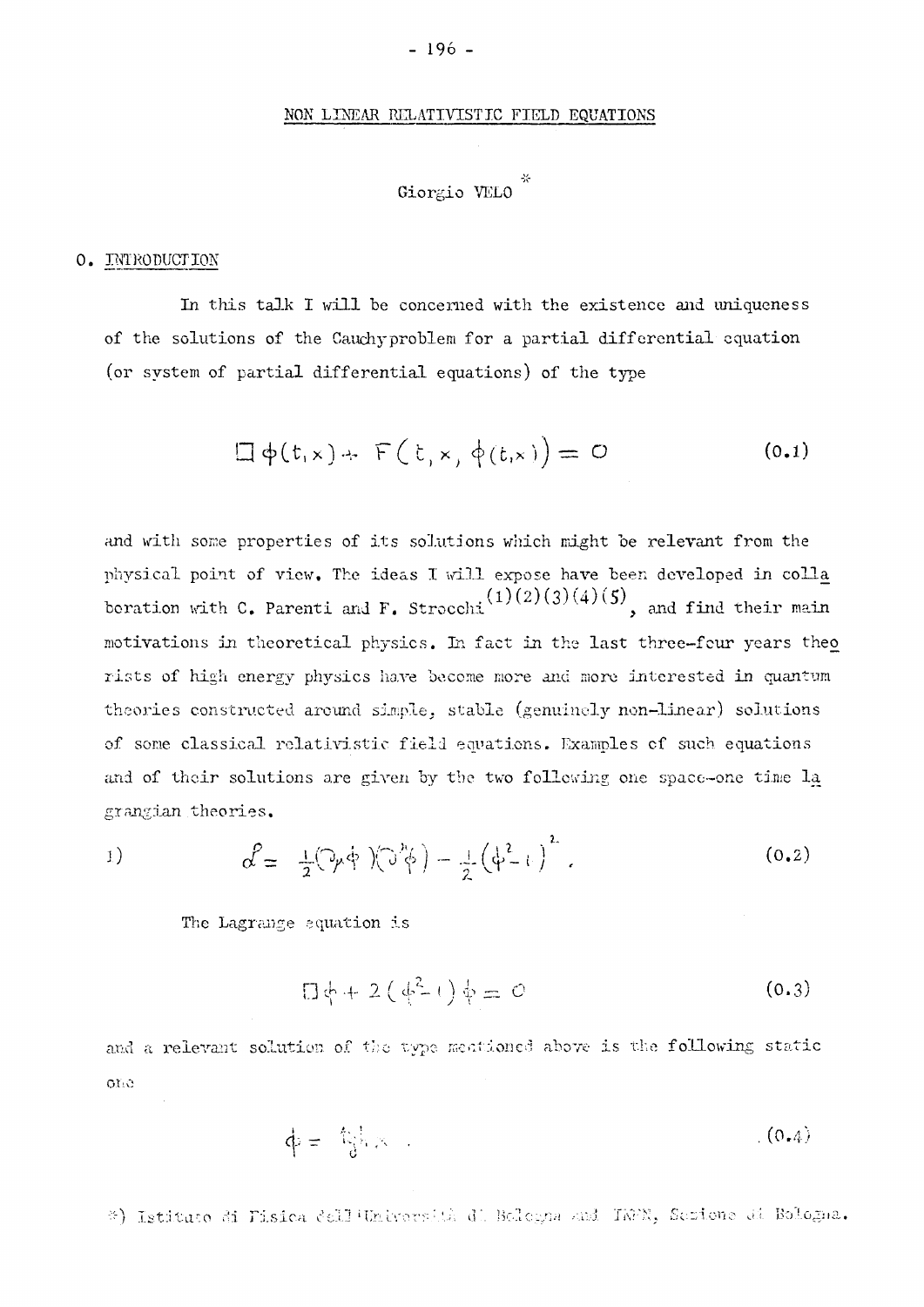$$
\mathcal{L} = \frac{1}{2} (\partial_{\mu} \phi) (\partial^{\mu} \phi) + \omega_1 \phi \qquad (0.5)
$$

The Lagrange equation (Sine-Gordon equation) is

$$
\Box \varphi + \sin \varphi = O \qquad (0.6)
$$

and a relevant solution of the type mentioned above is the following sta tic one

$$
\phi = 4 \arct_{0} \left( e \times \rho \times \right) \tag{0.7}
$$

Solutions like  $(0.4)$  and  $(0.7)$  are usually called solitons or solitary waves.

All the quantization procedures, the Feynman path integral method, the WKB method, the canonical method seem to require a good knowledge of the properties of the classical solutions.  $(6)$  Furthermore these classical solutions should be reached by taking the limit as  $\star \rightarrow 0$  of suitable expectation values of the quantum fields.  $(7)$  As a consequence the discussion of the clas sical aspects of the equation  $(0,1)$  seems to be a necessary preliminary step to the understanding of the quantum field theory based on that equation. Besides in theoretical physics, some equations of the type  $(0,1)$  are also employed in various areas of applied physics such as solid state and non linear optics. From the mathematical point of view the general method used to treat the equation  $(0, 1)$  can be extended to a whole class of suitable non linear PDE.

In the time at my disposal I will discuss the following topics:

the equation (O.L) can be extended to a whole class of suitable non-linear PDE. The suitable non-linear  $P$ 

1) Initial value problem.

2) Classification of solutions: Hilbert sectors.

3) Dynamical charges, energy functionals and energy sectors.

Proofs will not be presented, the main emphasis will be on guiding ideas and motivations.

#### 1. INITIAL VALUE PROBLEM.

The specific form of the equations  $I<sup>t</sup>$ m interested in is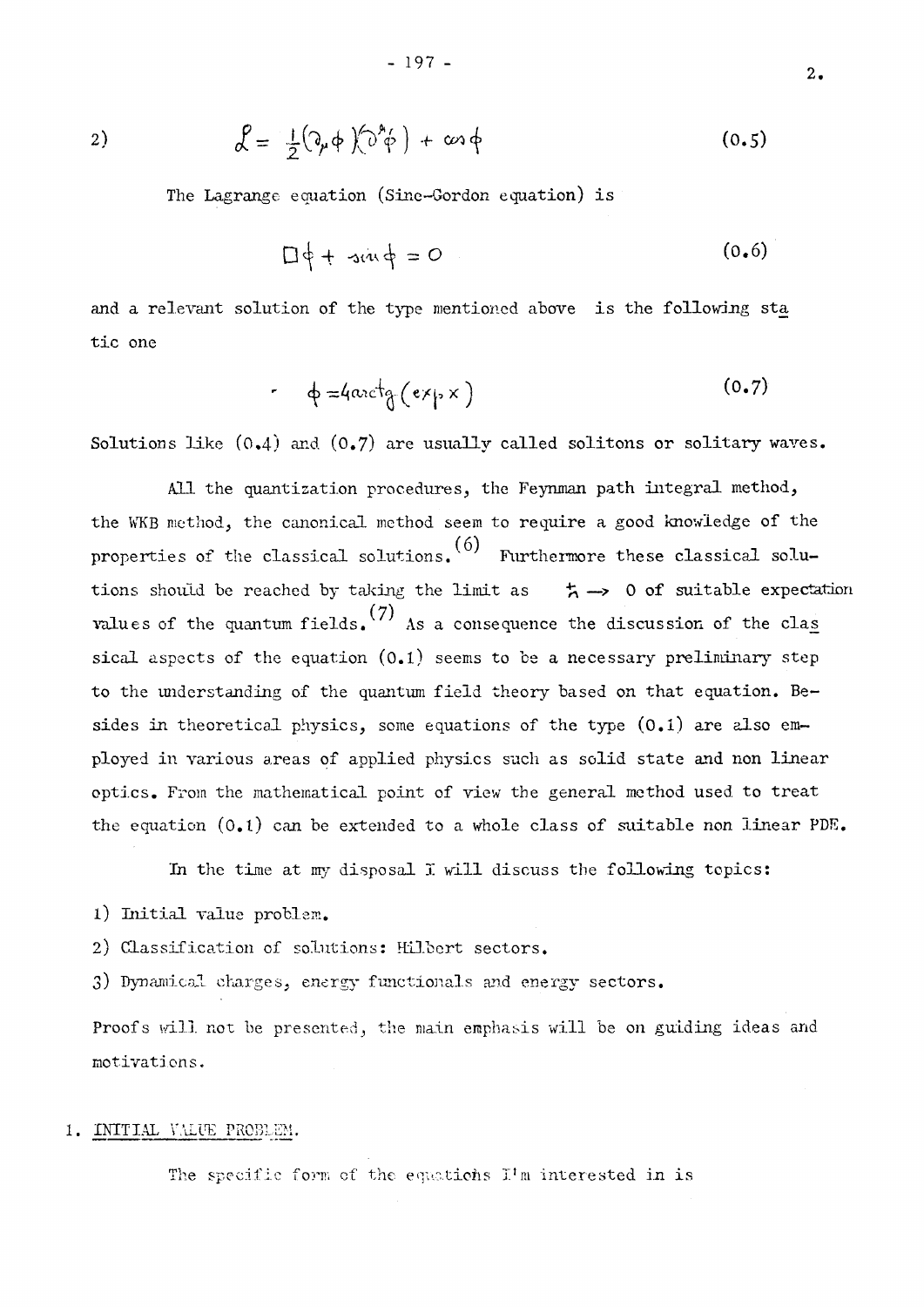$$
\left(\frac{\partial}{\partial t}\right)^{2}\varphi(t,x) - \Delta \varphi(t,x) + \nabla_{\!\!\varphi} U\big(x,\varphi(t,x)\big) = O \qquad (1.1)
$$

where  $\mathfrak{t}\varepsilon\mathbb{R}$ ,  $\mathsf{x}\varepsilon\mathbb{R}^3$  and  $\Delta$  is the Laplacian in  $\mathbb{R}^3$  (I will be mainly concerned with the cases  $s = 1,2,3$ ). The symbol  $\phi$  will denote a map from  $\mathbb{R}^+$  to  $\mathbb{R}$  (  $\varphi$  is an n-component field),  $\mathbb{R} \ni \mathsf{t} \longrightarrow \varphi(\mathsf{t}, \cdot)$ will denote a family of such maps, the potential  $U$  will denote a map from

 $\mathbb{R}^s$ x  $\mathbb{R}^s$  to  $\mathbb R$  differentiable in the  $\phi$  variables. Part of the theory could accomodate some time dependence in *V* , here for simplicity I shall just consider time independent potentials.

The first proof of existence and uniqueness of the Cauchy problem for the case  $U = \frac{1}{2} m^2 \dot{\phi}^2 + \dot{\phi}^4$  with  $m \neq 0$  in  $\mathbb{R}^3$  (or similar) goes back to Jörgens  $(8)$ , and has been generalized subsequently by Segal.  $(9)$ In this approach one looks for solutions having initial data  $\phi$ ,  $\phi$   $\left( \equiv \frac{\partial \phi}{\partial t} \right)$ with finite "kinetic energy"

$$
\frac{1}{2} \int_{\mathbb{R}^3} \left[ \left( \nabla \phi \right)^2 + \phi^2 + \dot{\phi}^2 \right] \, d \times \, < \, \infty \quad , \tag{1.2}
$$

i.e. one solves the Cauchy problem in the space of  $\phi$  and  $\phi$  belonging to the Sobolev space  $\mathcal{L}(\mathbb{R}^3)$  and  $\mathcal{L}^2(\mathbb{R}^3)$  respectively (the  $\varphi$ considered here is a one component field).

However the results exclude the possibility of treating physically interesting situations, like field theories with symmetry breaking solutions, and more generally theories with soliton-like solutions, because these solutions do not decrease fast enough at infinity to satisfy the condition (1.2) . In order to be able to analyze these theories the Cauchy problem has to be re considered in a space of initial data larger than the finite "kinetic energy" space. A guide of the direction in which to move is given by the constant and the soliton solutions. They violate condition (1.2 ) because of their behaviour at large  $x$ , whereas locally they are quite regular. Therefore it seems natural to replace  $(1.2)$  by the condition that for all open bounded regions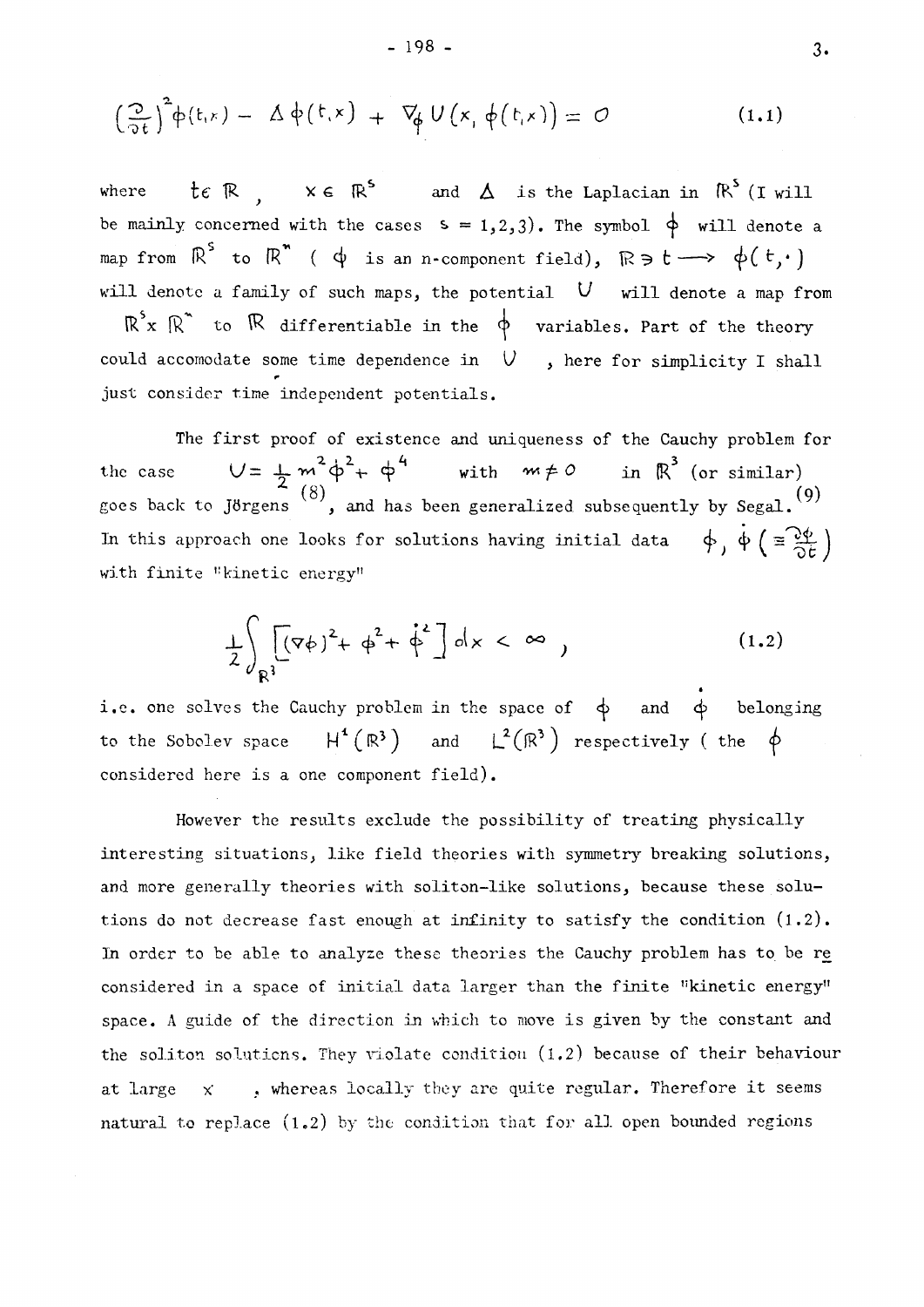$\Omega$ c  $\mathbb{R}^s$ 

$$
\int_{\Omega} \left[ \left( \nabla \phi \right)^2 + \phi^2 + \dot{\phi}^2 \right] dx < \infty \tag{1.3}
$$

and try to solve the equation  $(1.1)$  in the space of initial data satisying  $(1.3)$ . This means that one wants to solve the Cauchy problem in the space of  $\varphi \in H_{\ell_{\alpha}}(R^*)$  and  $\varphi \in L_{\ell_{\alpha}}(R^*)$  . This local point of view has some physical motivations because any experiment and observation is necessarily bounded in space. Therefore one expects that any physically inte resting solution should yield finite results for localized observations such as the "local kinetic energy". From the quantum field theoretic point of view the analog of having finite the local kinetic energy is for the system to be locally Fock, the analog of having finite the total kinetic energy is for the system to be globally Fock.

Equation  $(1.1)$  can be given the form of an integral equation in which the initial data are automatically incorporated:

$$
u(t) = W(t) u_0 + \int_0^t W(t-s) f(u(s)) ds
$$
 (1.4)

where

$$
u = \begin{pmatrix} \phi \\ \psi \\ \psi \end{pmatrix} = \begin{pmatrix} \frac{\phi_3}{\psi_4} \\ \vdots \\ \frac{\phi_n}{\psi_n} \end{pmatrix} , \qquad (1.5)
$$

$$
\mathfrak{f}(u) = \begin{pmatrix} 0 \\ \nabla_{\psi_1} U(x, \phi) \\ \vdots \\ \nabla_{\psi_n} U(x, \phi) \end{pmatrix} . \qquad (1.6)
$$

and

 $\mathbb{R} \ni \mathbf{t} \longrightarrow \mathcal{W}(\mathbf{t})$  (1.7)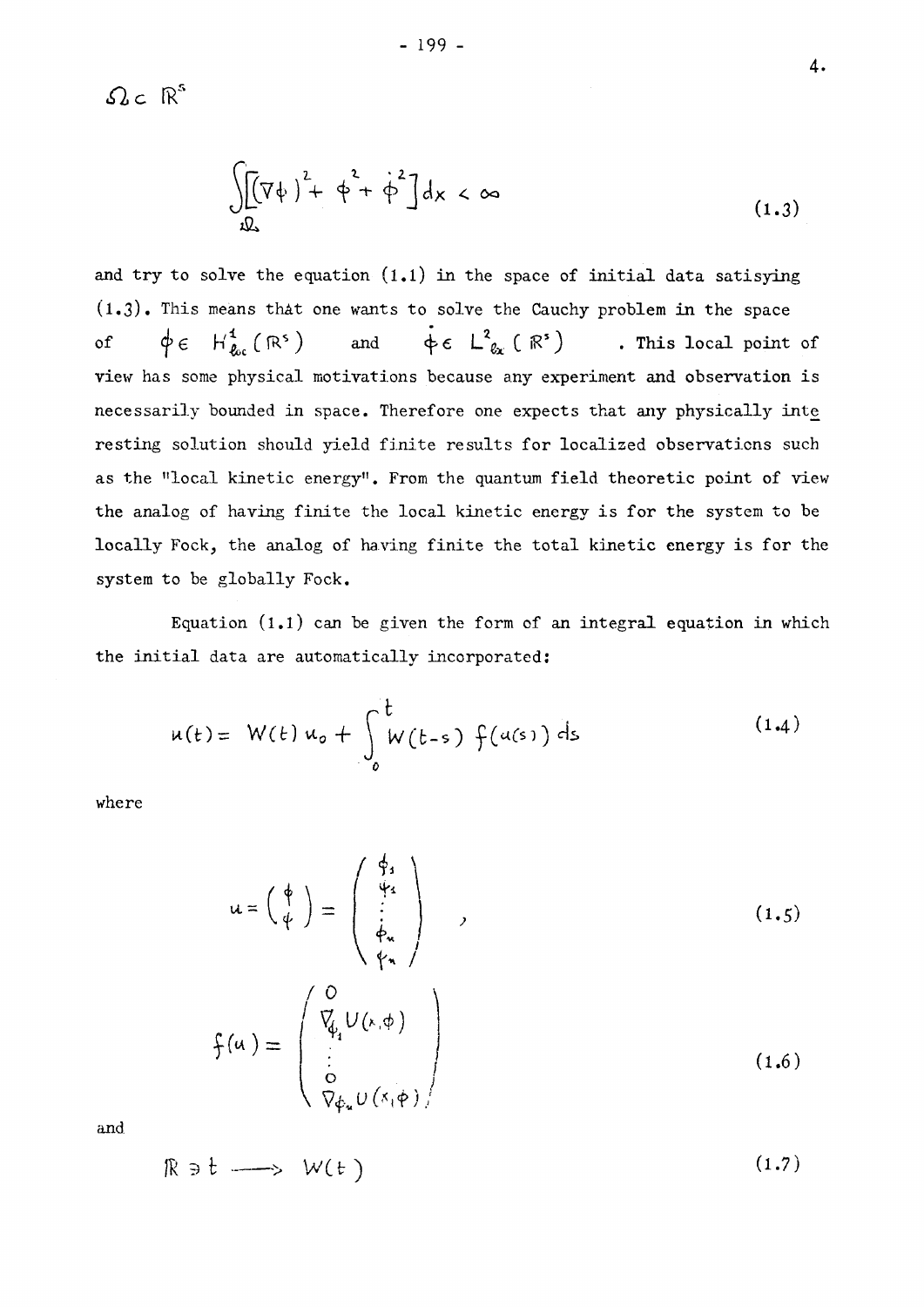$\sqrt{\circ}$  11  $\sqrt$ is the one parameter group generated by  $\begin{pmatrix} 0 \end{pmatrix}$   $\emptyset$   $\mathbb{1}_n$  . (I recall that  $\partial \phi$  and  $\Delta$   $\sim$  /  $\frac{1}{\alpha}$  is nothing else but  $\frac{1}{\alpha}$  ).

It is convenient to introduce some more notation. If *SX* is an open sphere of radius  $\alpha(\mathcal{A})$  , for any te K with  $\mathfrak{l} t \in \mathcal{A}(\mathfrak{A})$  ,  $\mathfrak{D}(t)$ will denote the sphere concentric to  $\Omega$  of radius  $\alpha(\Omega)$  - \t \ . The space  $(H_{\ell_{\alpha}}(\mathbb{R}^3) \oplus L_{\ell_{\alpha}}^{\alpha}(\mathbb{R}^3)) \otimes M_{n}$  will be denoted by  $\Lambda$  . When equipped with the topology generated by the family of seminorms defined by

$$
\|\psi\|_{\mathfrak{D}}^2 = \|\phi\|_{\mathfrak{D}}^2 + \|\psi\|_{\mathfrak{D}}^2 = \sum_{j=1}^m \left( \int (\nabla \phi_j)^2 + \phi_j^2 \right) d\mathbf{x} + \int \phi_j^2 d\mathbf{x} \right) \qquad (1.8)
$$

it becomes a Fréchet space (  $\mu$  is related to  $\phi$  and  $\psi$  by (1.5) ).

I can now state the following result on the free evolution of the equation  $(1.1)$ , which result is a basic ingredient for the treatment of the non linear part.

Lemma 1. The collection of maps  $W(t)$ ,  $t \in \mathbb{R}$  (see eq.(1.7)) is a stron gly continuous group of linear bounded operators on  $X$  • Furthermore, for any open sphere  $\Omega$  and for any  $t$  such that  $\left\lfloor t \right\rfloor < \lambda \left( \Omega \right)$ , the following estimate holds

$$
\|W(t)u\|_{\mathfrak{Q}_{\nu}(t)} \leq \exp\left(\frac{|t|}{2}\right) \|u\|_{\mathfrak{Q}}.
$$
 (1.9)

The property  $(1, 9)$  could be taken as the starting point of a defini tion of a group of hyperbolic type. It can be interpreted in the sense that the values of  $\alpha$  outside  $\beta \lambda$  at  $\zeta = 0$  will never influence the region  $\Omega(t)$  within the time  $t$ , namely that information travels at finite speed (taken conventionally equal to one). Such a behaviour is required by special relativity.

In order to state precisely the properties of the interaction term I need the following preliminary definitions. A map  $\oint$  from  $\int$  to  $\int$ is said to be locally Lipschitz if, for any open sphere  $\bigoplus C \bigoplus S$  and for any  $\rho > 0$ , there exists a  $C(\Omega,\rho) > 0$  such that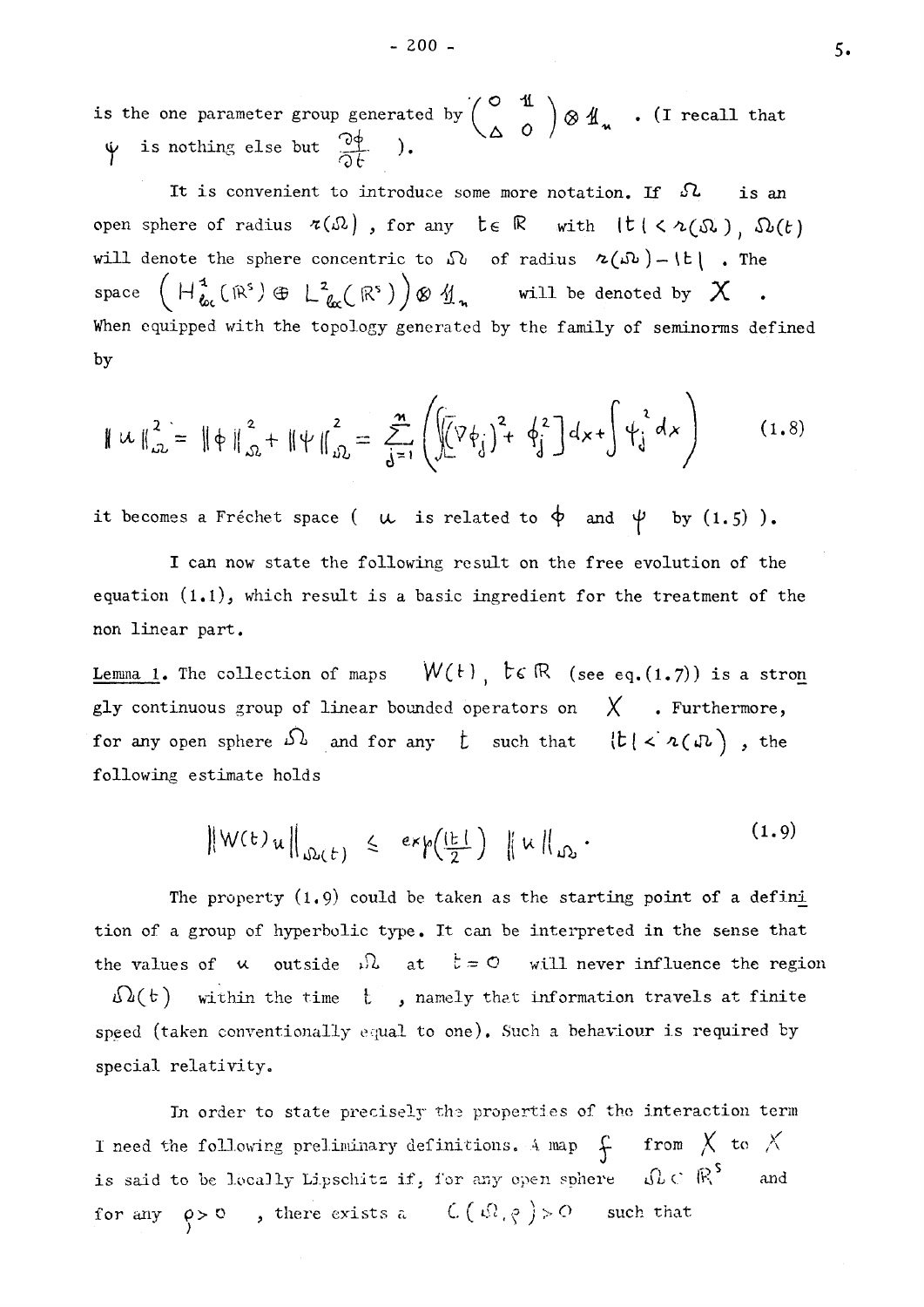a) 
$$
\left\| \int (u_1) - \int (u_2) \right\|_{L^2} \leq C \left( \Omega, \rho \right) \left\| u_1 - u_2 \right\|_{L^2}
$$

for all 
$$
u_j \in X
$$
 with  $||u_j||_{\Omega} \leq \rho$ ,  $j = 1,2$ ,  
\nb)  $\text{Supp } C(\Omega(t), \rho) < \infty$ .  
\n $t \in [\infty, \Lambda(\Omega)/2]$ 

A potential  $\bigcup$  is then said to satisfy P1 (property 1) if the map  $\bigcirc$ in (1.6) is locally Lipschitz. A potential  $\mathcal V$  is said to satisfy P2 (pro perty 2) if there exists two constants  $\alpha$  and  $\beta$  such that

$$
\bigcup (x,\varphi\big)\geqslant -\alpha-\beta\ \varphi\cdot\varphi
$$

for all  $x \in \mathbb{R}^3$   $\phi \in \mathbb{R}^3$ .

Theorem 1. Let  $V$  satisfy P1 and P2, let  $u_0 \in X$  . Then the equation (1.4) has unique solution  $u \in \mathcal{C}^{\circ}(\mathbb{R}, X)$ .

A few comments are in order. The assumption P2 of the theorem is easy to check. The assumption PI is less immediate, but it is satisfied by a large class of physically interesting potentials. In particular, due to the Sobolev inequalities, it is implied by the following property  $3$  (P3). Such a property is written separately for  $5 = 1,2,3$ :

$$
S=1, \quad U(x,\phi)=\sum_{|\alpha|\geq 0}a_{\alpha}(x)\phi^{\alpha} \quad \text{with} \quad a_{\alpha}(x)\in L^{\infty}(\mathbb{R}) \quad \text{and}
$$
\n
$$
\sum_{|\alpha|\geq 0}||a_{\alpha}||_{\infty}c^{|\alpha|} < \infty \quad \text{for any} \quad \sigma>0.
$$
\n
$$
S=2, \quad U(x,\phi)=\sum_{|\alpha|\geq 0}a_{\alpha}(x)\phi^{\alpha} \quad \text{with} \quad a_{\alpha}(x)\in L^{\infty}(\mathbb{R}^{2}) \quad \text{and}
$$
\n
$$
\sum_{|\alpha|\geq 0}||a_{\alpha}||_{\infty}|\alpha||_{\infty}d^{|\alpha|} + \int_{\infty}^{\mathbb{R}^{d}}|\alpha|_{\infty}d^{|\alpha|} < \infty \quad \text{for any} \quad \sigma>0.
$$
\n
$$
S=3, \quad U(x,\phi) \quad \text{of class} \quad C^{2} \quad \text{in the } \phi \quad \text{variables with} \quad U(x,\sigma)\in L^{\infty}(\mathbb{R}^{3}),
$$
\n
$$
V_{\phi} \cdot U(x,\phi) \in L^{\infty}(\mathbb{R}^{3}) \quad \text{and} \quad \sup_{x\in\mathbb{R}^{3}} \left| \nabla_{\phi} \cdot \nabla_{\phi} U(x,\phi) \right| \leq \infty.
$$
\n
$$
\text{const.} \left(1+\phi\cdot\phi\right) \quad \text{for all} \quad \int_{\phi_{1}}^{1} f(x,\sigma) \cdot \nabla_{\phi_{1}} U(x,\phi) dx
$$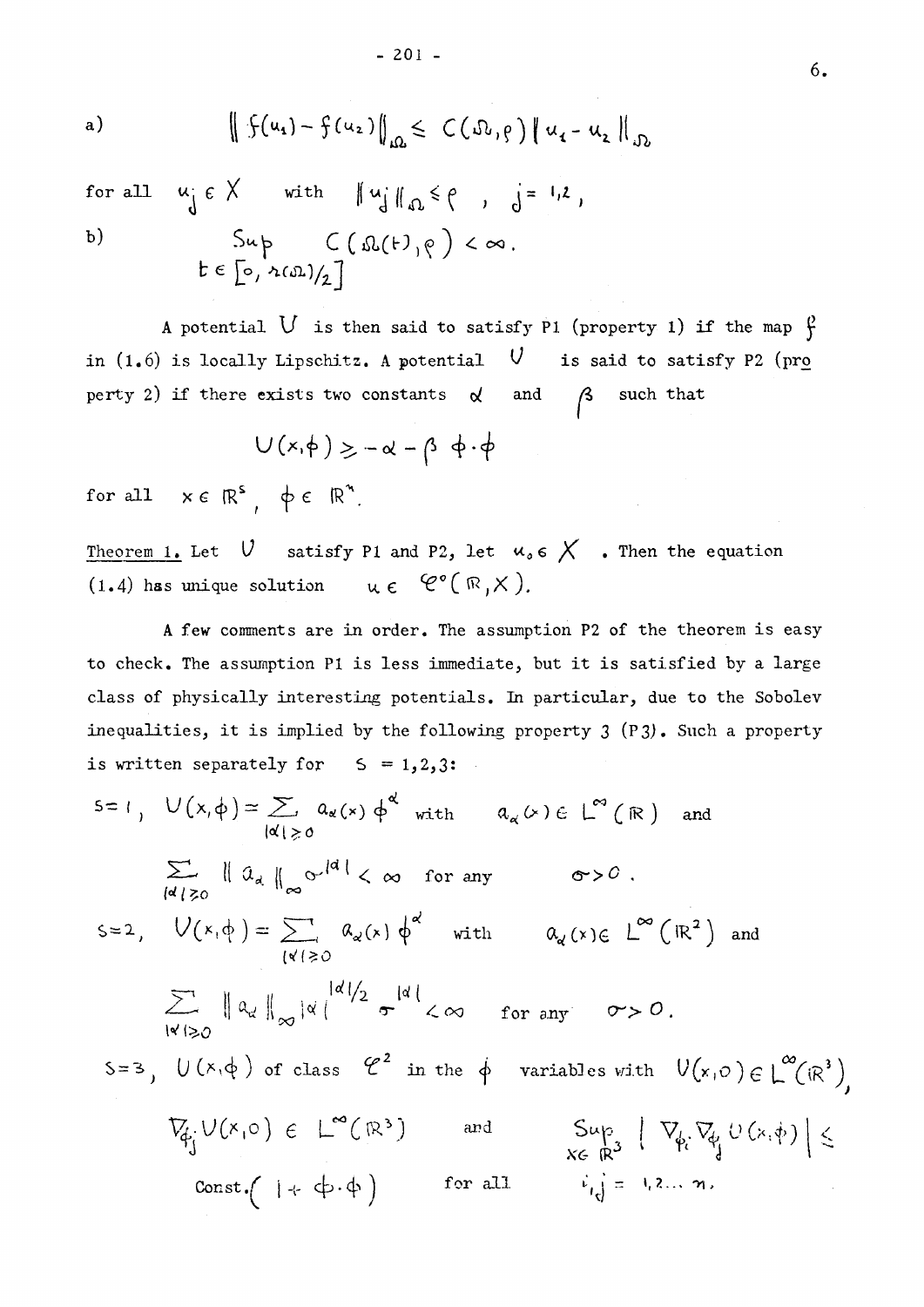Concerning the proof of the theorem, PI and P2 play a different role. PI is used to prove existence and uniqueness for small time intervals, P2 is used to make the solution global in time. The hyperbolicity of the group generating the free motion (see Lemma l) is crucial in the whole argument. One first solves the problem by inserting a space cut off both in the initial data and in part of the interaction. Then the cut off is removed by using the finite propagation speed.

The detailed proof of this theorem under more general assumptions as well as a discussion of the regularity properties of the solutions may be (3)  $f(x) = f(x)$ 

#### 2. CLASSIFICATION OF SOLUTIONS^

In what follows I will consider a fixed potential  $\dot{V}$  which satisfies PI and P2. Under these conditions I recall that the equation (1.4) has a unique  $\mathcal{C}^{\circ}(\mathbb{R},\times)$  solution provided the initial data are in X. The family of all such solutions will be denoted by  $\tilde{J}$  . This is a quite large set in the sense that presumably physics is interested only in a subset of  $\mathfrak F$ 

One could try to compare these solutions depending on what they might have in common from the point of view of their global properties. To further discuss this idea it is convenient to introduce the notation  $Y$  for the space  $(H^{1}(\mathbb{R}^{3})\oplus L^{2}(\mathbb{R}^{3}))\otimes \mathcal{H}_{\alpha}$  which becomes in an obvious way a Hilbert space and represents the global analog of the space  $\chi$ .

Definition 1. Two elements  $\kappa$  and  $\kappa'$  of  $\overline{f}$  are said to be relatively small if  $u-u' \in \mathcal{C}^{\circ}(\mathbb{R}, \Upsilon)$ ,

Expressed in other words Definition 1 means that  $u$  and  $u<sup>T</sup>$  are near to each other from the global point of view in a continuous way with respect to the time variable. This condition of "relative smallness" is an equivalence relation and induces a partition of  $\mathfrak F$  in classes of equivalence. The quotient set constructed in this way will be denoted by  $\widetilde{f}$  and, for any  $u \in \widetilde{f}$  $C_{\kappa}$  will denote the element of  $\widetilde{\mathfrak{I}}$  containing u. Among the e

lements of  $\widetilde{A}$  there are some which are more interesting, namely those in-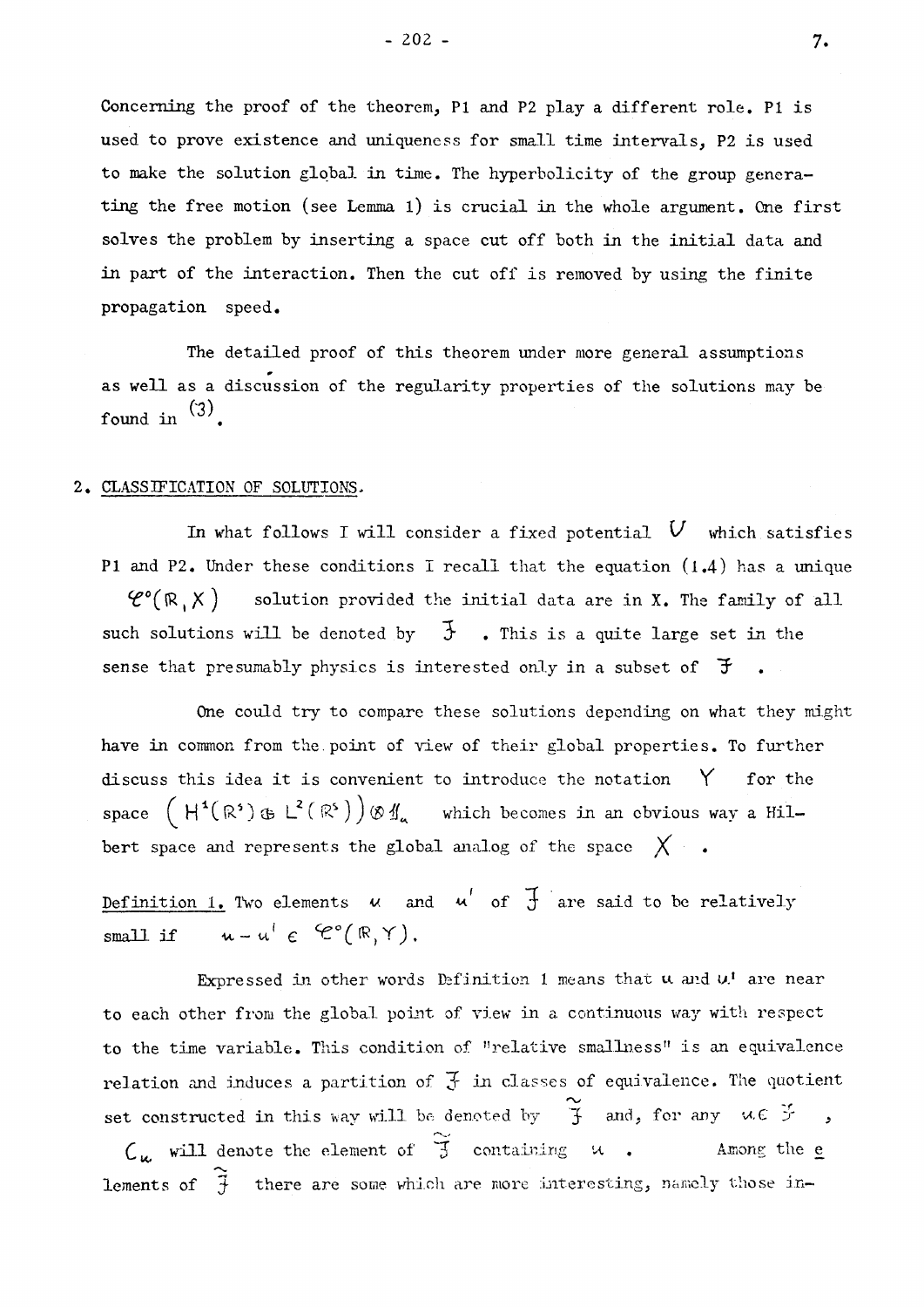variant under time translation. To see more precisely what this means, I recall that, since  $\mathcal V$  is taken to be time independent, if  $\mathcal u$  belongs to  $f$  also  $u_{\tau}$ , defined by  $u_{\tau}(t) = u(t+\tau)$ , belongs to  $\bar{z}$ for any  $\tau \in \mathbb{R}$ . It is clear that the time translation by  $\tau$  is comparent tible with the above partition of  $\mathcal{F}$  into classes and therefore it gene rates a map from  $\widetilde{f}$  to  $\widehat{f}$ , in such a way that the  $\widetilde{r}$  translation of  $U_{\mu}$  is  $U_{\mu}$ .

Definition 2. An element  $C_u$  of  $\tilde{f}$  is said to be continuously invariant under time translation If

a) 
$$
C_u = C_{u_\tau}
$$
 for all  $\tau \in \mathbb{R}$ .  
b) For all  $t \in \mathbb{R}$   $Y-\lim_{\tau \to 0} (u_\tau(t) - u(t)) = 0$ .

The above definition makes sense since, if  $\kappa$  satisfies b), then any  $v \in C_u$  satisfies b). Furthermore to satisfy b) it is sufficient to require it only for some  $t_0 \in \mathbb{R}$  • We restrict our attention to the elements  $\widetilde{+}$  of  $\widetilde{+}$  satisfying the Definition 2.

The partition of  $\overline{f}$  into classes of equivalence according to Defi. nition 1 induces in an obvious way a partition of  $\chi$  into classes of equiva lence,  $\chi$  being considered as the space of initial data at time  $t = 0$ The classes of  $X$  induced by the elements of  $\widetilde{J}_{o}$  will be called Hilbert sectors. A characterization of the Hilbert sectors is expressed by the fol lowing lemma whose proof is immediate.

Lemma 2. Let  $u_c$  and  $u_0^{\dagger}$  belong to  $X$ , and let  $\kappa$  and  $u^{\dagger}$  be the solu tions of the equation (1.4) with  $u(\circ) = u_{\circ}$  and  $u'(0) = u_{\circ}'$ . Then  $u_{\circ}$  and  $u_0'$  belong to the same Hilbert sector iff  $u_0 - u_0 \in Y$  and both  $u(t) - u_o$  and  $u^{(t)} - u_o$  belong to  $\mathcal{C}^{\circ}(\mathbb{R}, Y)$ .

Each Hilbert sector is uniquely determined by any of its elements  $\mu_o = \begin{pmatrix} \phi_c \\ \psi_c \end{pmatrix}$  (see eq.(1.5)) and will be denoted by *i\*0 ) • T h e*  following theorem shows that the notion of Hilbert sectors is neither empty nor trivial.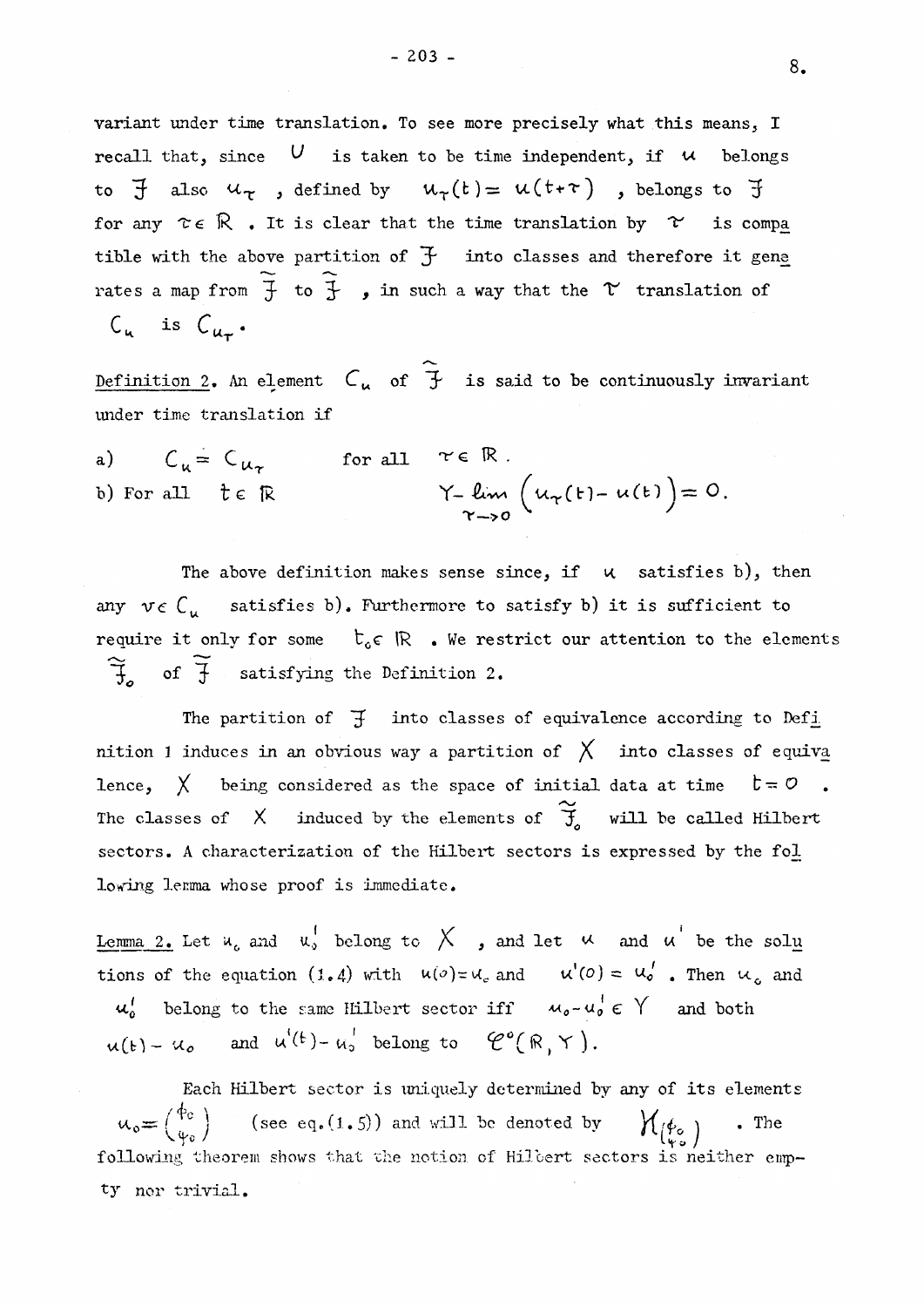Theorem 2. Let the potential  $V$  satisfy P2 and P3, let  $\begin{pmatrix} \tau \circ \\ \cdot \end{pmatrix}$   $\in$   $X$ with  $\psi_{\rho} \in \bigoplus_{\alpha} L^{\infty}(\mathbb{R}^{3})$  . If

$$
\psi_0 \in \mathbb{Q}^2(\mathbb{R}^5) \tag{2.1}
$$

and

$$
\Delta \varphi_o - \nabla_{\!\!\phi} U(x, \varphi_o) \in \bigoplus_{\Lambda} \tilde{H}^1(\mathbb{R}^s) , \qquad (2.2)
$$

then  $\begin{pmatrix} 1^{\circ} \\ 0 \end{pmatrix}$  belongs to a Hilbert sector. Such a sector is formed by all  $\binom{P}{d}$  for which  $\phi^1 - \phi_0 \in \bigoplus \mathcal{H}^1(\mathbb{R}^3)$  and  $\psi^1 - \psi_0 \in \bigoplus \mathcal{L}^2(\mathbb{R}^5)$ . (I recall that a tempered distribution  $q$  belongs to  $H^1(\mathbb{R}^s)$  if its Fourier transform  $\alpha$  satisfies  $\qquad \qquad \qquad$   $| \operatorname{G}^{(\kappa)} |$   $( | + \kappa^{\kappa} ) |$   $d \kappa < \infty.$   $\qquad$ 

In the statement of the above theorem the condition  $\phi_s \in \mathfrak{D}$  L<sup>oo</sup> (R<sup>s</sup>) is technical and may be replaced by other conditions. It seems to be the most suitable for discussing concrete examples. The other two conditions seem to be more fundamental, in the sense that Theorem 2 has a kind of converse.

Theorem 3. Let the potential  $V$  satisfy P2 and P3, let  $\begin{pmatrix} \gamma_0 \\ u_{10} \end{pmatrix} \in \mathcal{X}$  with  $\psi_c \in \mathfrak{S} \subset \mathfrak{S}$  ( $\mathbb{R}^5$ )  $\bullet$  If  $\begin{pmatrix} 1 \\ \psi_a \end{pmatrix}$  generates a Hilbert sector then conditions  $(2.1)$  and  $(2.2)$  are satisfied.

Detailed proofs of Theorems 2 and 3 in a more general framework can be found in  $(4)$ . Here I would only like to derive some immediate consequences from these theorems. From Theorem 1 it is clear that one can construct the filter tentor  $\mathcal{U}_{\mathcal{U}}$  for  $m \neq \mathcal{E}$  ( $\oplus$   $\mathcal{U}^{\prime}(\mathbb{D}^{\mathsf{S}})$ )  $n(\oplus \mathcal{E}^{\prime})$  $\begin{pmatrix} 0 & 0 \\ 0 & 1 \end{pmatrix}$  (provided  $\begin{pmatrix} 0 & 0 \\ 0 & 0 \end{pmatrix}$  satisfies P? and P3). Examples of such  $\phi_o$ 's are the soliton type solutions (0.4) and (0.7) *desemibed in the introduction* Theorem 2 allows to find the Hilbert sectors generated by  $\begin{pmatrix} c \\ c \end{pmatrix}$  where c is a constant vector in  $\mathbb{R}^N$ . The  $c$  's for which  $\partial (\zeta_c )$  exists, are those for which  $\nabla_{\phi} U(x, c) \in H^{-1}(\mathbb{R}^s)$ . This condition is particularly interesting when  $|V|$  does not depend explici tely on the space variables. In this case the above condition becomes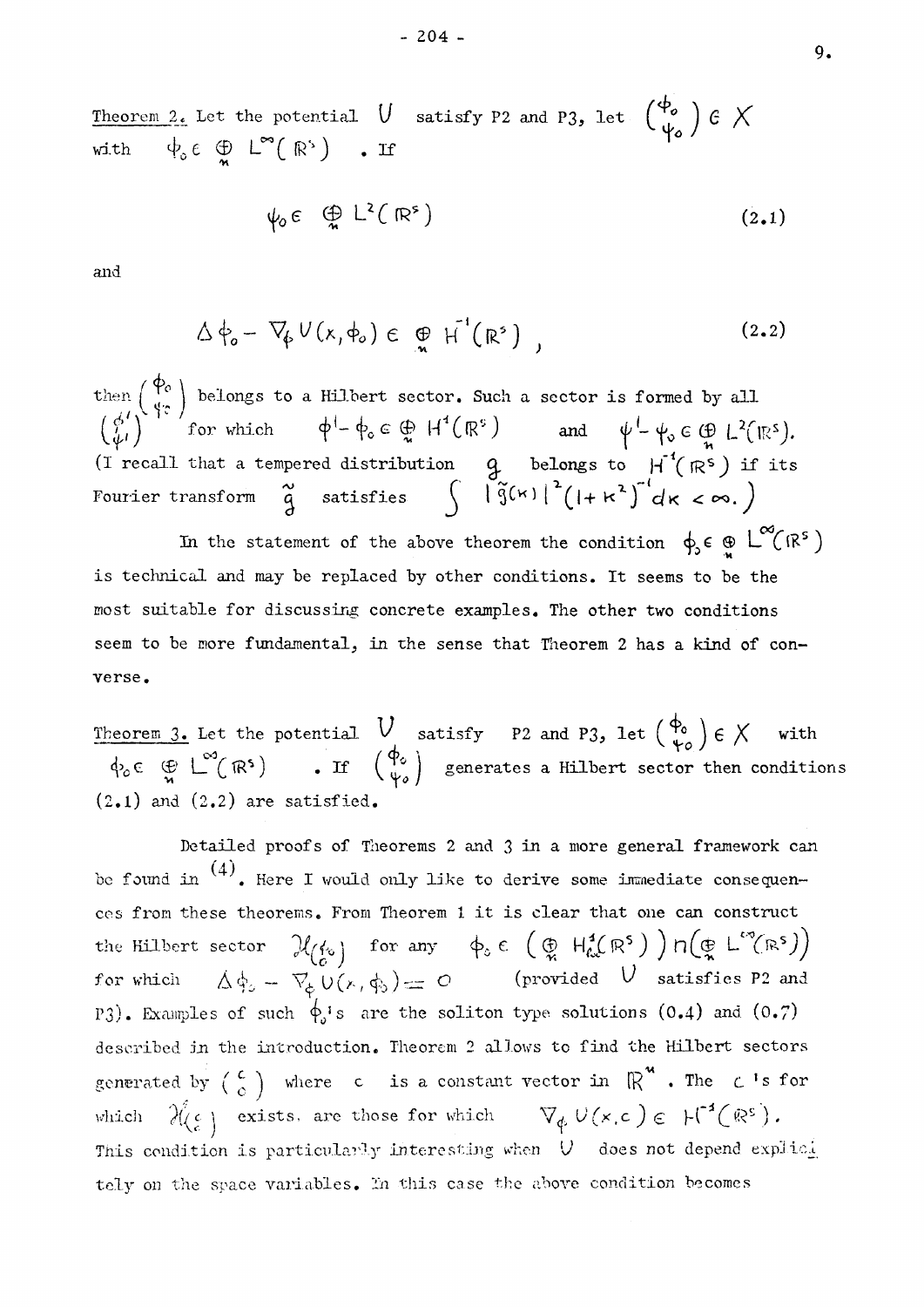$\nabla_{\Phi}U(c)=0$ , namely the constant *c* must be a stationary point of the potential. This last remark is part of the so called Goldstone theorem.

#### 3 . DYNAMICAL CHARGES, ENERGY FUNCTIONALS, ENERGY SECTORS.

In this last part, I would like to show how the framework developed till now permits a rigorous discussion of some interesting physical concepts such as those of dynamical charge, of energy functional and of energy sector.

I will fitst. discuss the notion of dynamical charge. The standard way of introducing a (conserved) charge is based on an invariance property of the Lagrangian density (or more precisely of the action) with respect to a Lie group of transformations. Via Noether's theorem one then finds as many conserved quantities (charges) as are the parameters of the group. ' The structure in sectors just described allows one to introduce conserved quantities in a way quite different from the above, in the sense that this new type of charge depends on the dynamics of the theory and not on kinematical symme tries imposed from the outside. Loosely speaking, for any Hilbert sector, the dynamical charge is represented by the "behaviour at  $\infty$  " of any of its elements. Such a behaviour is the same for all elements belonging to the same Hilbert sector, as expressed by the following theorem.

Theorem 4. Let  $(\begin{array}{c} \varphi \\ \omega \end{array})$  belong to the Hilbert sector  $\ \mathcal{H}_{\varphi_{1}}$  , let lim  $\varphi^{(n,\mathfrak{D})}$  $= \alpha(\Omega)$  exists in almost all directions  $\Omega \in S^{5-i}$  . Then, for all  $(\phi^{\dagger})_{\sub{c}}$   $\mathcal{H}_{k}$ ,  $\qquad \qquad$ ,  $\lim_{\sub{c}}$   $\phi^{\dagger}(k\Omega) = \alpha(\Omega)$  in almost all directions  $\Omega \in S^{3-1}$ .

This theorem is an obvious consequence of the definition of Hilbert sector and of the following technical result (for a proof see  $(4)$ ).

Lemma 3. Let  $\phi \in H^4(\mathbb{R}^5)$  . Then lim  $\phi$ (*tel*) = O in almost all directions  $D \in S^{s-1}.$ 

Therefore  $a(\Omega)$ , when it exists, is the same for all the elements  $\phi$  of the same Hilbert sector; in particular it is conserved in time. These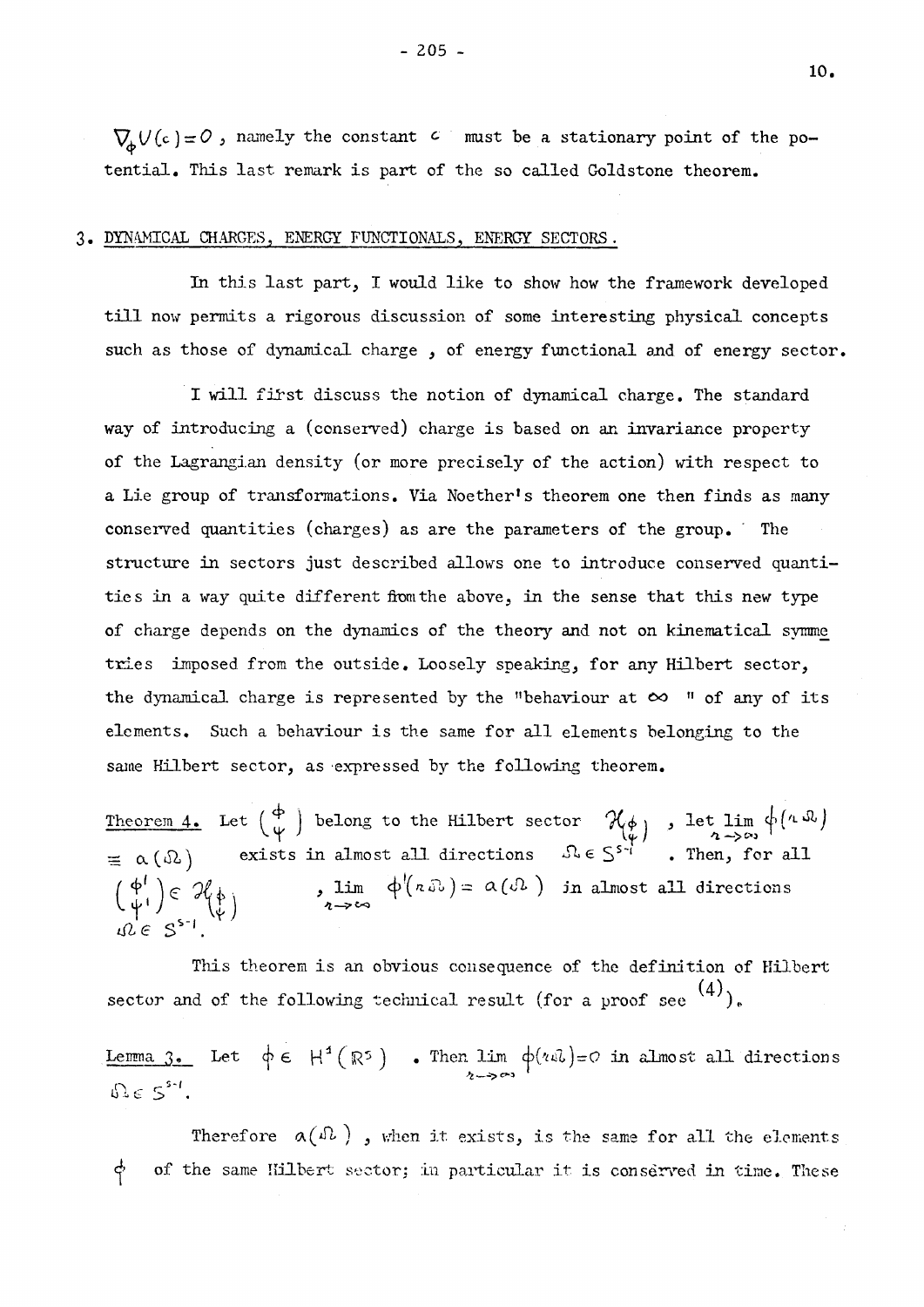results justify why  $a(\Omega)$  can be called a dynamical charge. To establish that lim  $\phi(\iota\Omega)$  exists (almost everywhere for  $\Omega \in S^{>0}$  ) one usually t—> oO needs some extra assumptions. In this connection it may be worth mentioning the following lemma.

Lemma 4. Let  $s \ge 3$ , let  $\phi \in H^{4}_{\ell_{\alpha}}(\mathbb{R}^{5})$  with  $\nabla \phi \in L^{2}(\mathbb{R}^{5})$ . Then  $\lim_{n\to\infty} \phi(n\Omega)$  exists in almost all directions  $\Omega$  6  $S^{5-1}$ .

I turn now to energy considerations. The theory described by the equation (l.l) has'conventionally for the energy density the expression

$$
K(\phi,\psi) \equiv \frac{1}{2} \sum_{j=1}^{m} \left\{ (\nabla \phi_j)^2 + \psi_j^2 \right\} + U(x,\phi) , \qquad (3.1)
$$

which integrated over the whole space yields the total energy. However in general the expression at the r.h.s. of  $(3.1)$  is not integrable. Moreover there is an intrinsec ambiguity present in the definition of the energy density in the sense that one could add to the energy density  $(3.1)$  any function of the space variables without destroying the property of being formal ly conserved of the total energy. This ambiguity is resolved by observing that what one usually measures are energy differences. In the same way one could hope that, even in cases in which the expression  $(3.1)$  is not integrable, the difference between the energy densities corresponding to suitably chosen states might be integrable. In this connection the following results holds  $(\sec^{(4)})$ .

Theorem 5. Let the potential  $V$  satisfy P2 and P3, let  $\begin{pmatrix} 1^{\circ} \\ \psi_{\alpha} \end{pmatrix} \in X$  with  $\bigoplus_{\alpha} L^{\infty}(\mathbb{R}^5)$  and let  $\psi$ , and  $\phi$ , satisfy (2.1) and (2.2) respecti vely. Then for all  $\begin{pmatrix} 0 \ 0 \end{pmatrix} \in \mathcal{S} \{ \phi_{\sigma} \}$  (the Hilbert sector  $\mathcal{S} \{ \phi_{\sigma} \}$  is known to exist by theorem 2) with  $\mathrm{supp}(\cdot\langle\cdot,\cdot|\cdot\rangle)$  -  $\mathrm{compact},$  the function  $\mathsf{K}(\langle\cdot|\cdot|\cdot\rangle-)$  $K(\xi, \xi)$  belongs to  $\mathcal{L}^*(\mathbb{R}^3)$  and the energy functional

$$
\begin{pmatrix} \phi \\ \psi \end{pmatrix} \longrightarrow \mathsf{E}_{\phi_0, \phi_0}(\phi, \psi) = \int_{\mathbb{R}^3} \left[ k(\phi, \psi) - k(\phi_0, \psi_0) \right] d\kappa \tag{3.2}
$$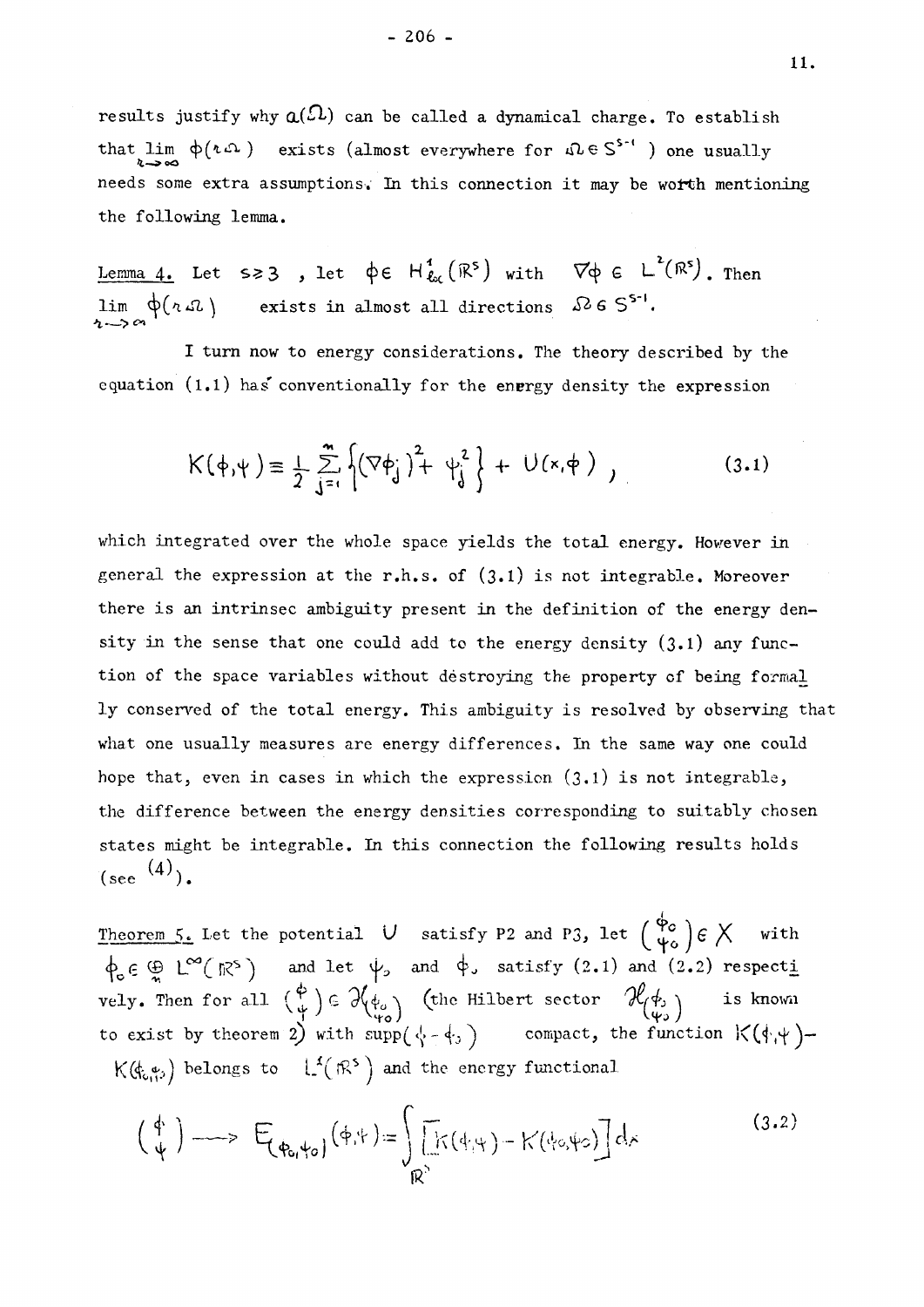defined for supp( $\phi - \phi_0$ ) compact has a unique continuous extension to the whole  $\mathcal{H}_{\{\psi_0\}}$  **•** (Here the continuity is expressed in terms of the na tural topology of  $\mathcal{X}(\phi)$  considered as an affine variety based on  $Y$ ). Furthermore the energy functional  $(3.2)$  is conserved in time.

In analogy to statistical mechanics and to quantum field theory, it would be desirable to reach the energy functional by taking the limit of the difference of the energy densities integrated over a finite volume as this volume invades the whole space. This seems to require some extra assumptions.

Theorem 6. Let the hypotheses of Theorem 5 be satisfied, with the addition nal assumption that  $\nabla \varphi_{\circ} \in \mathfrak{D} L^2(\mathbb{R}^3)$  *a* Then for all  $x_{\circ} \in \mathbb{R}^5$ , for all  $C \in \mathcal{C}_o^{\infty}(\mathbb{R}^5)$  equal to 1 in a neighbourhood of the origin one has

$$
E_{(\phi_{0},\phi_{0})}(\phi,\psi)=\lim_{R\to\infty}\int\left[\kappa(\phi,\psi)-\kappa(\phi,\psi_{0})\right]\omega\left(\frac{x-x_{0}}{R}\right)d\kappa.
$$
 (3.3)

Theorems 5 and 6 show that any two states within the same Hilbert sector have finite energy with respect to each other. However even states belonging to different Hilbert sectors could have this property. This happens for instance in the case of degeneracy. It is therefore convenient to group together those Hilbert sectors, whose relative energy is finite. Such a family of Hilbert sectors will be called an energy sector. This is a useful concept: in fact, even if time evolution makes each sector a closed world, small (finite energy) perturbations or quantum effects could cause transitions between Hilbert sectors which have relatively finite energy.

Precise definitions of energy sectors as well as their usefulness in discussing the symmetries of the theory may be found in  $(4)$  and especial  $\mathbf{1y}$  in  $(5)$ .